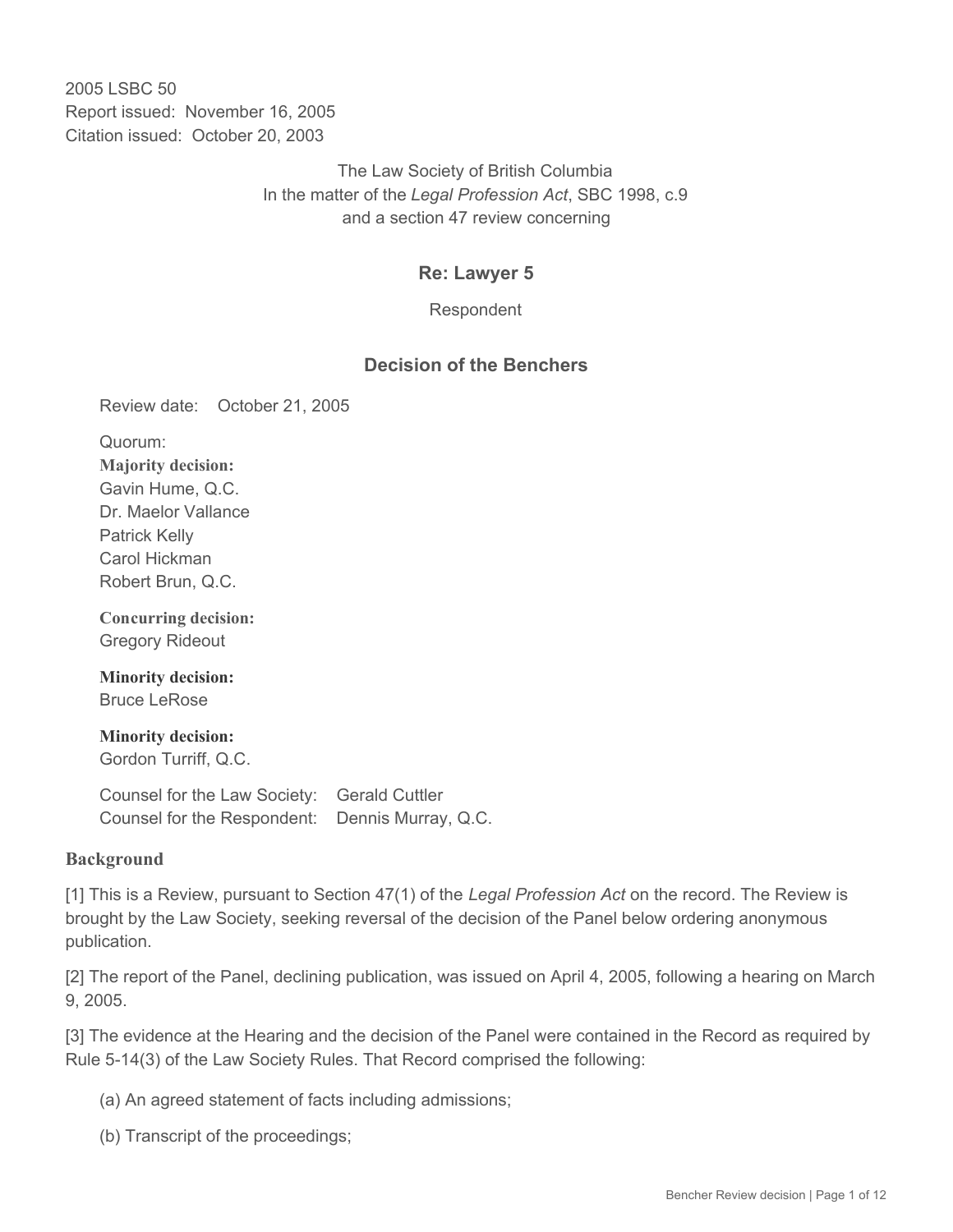(c) Affidavit and documents submitted by the Respondent.

[4] With respect to counts 1, 3 through 7, and 9 of the Amended Schedule to the Citation dated October 20, 2003, the Respondent admitted that his conduct constituted conduct unbecoming a member of the Law Society. The Counts alleged against the Respondent are:

"1. That you took \$15,000.00 from your client, D.H., in 1997 without documentation that these funds were gifted to you.

3. That you received trust funds from your client, D.H., but did not deposit them forthwith into a pooled or separate trust account, contrary to Rule 803.

4. That you failed to record each trust transaction regarding your client, D.H., within seven (7) days after the transaction, contrary to Rule 844 and Canon 3(8) of the *Professional Conduct Handbook*.

5. That you failed to record each non-trust transaction regarding your client, D.H., within thirty (30) days after the transaction, contrary to Rules 825, 843 and 844 and Canon 3(8) of the *Professional Conduct Handbook*.

6. That you co-mingled money belonging to your client, D.H., with your own money in a bank account, contrary to Canon 3(8) of the *Professional Conduct Handbook*.

7. That you failed to preserve adequately and keep safe valuables belonging to your client, D.H., by failing to maintain with your accounting records a complete listing of the valuables of this client in your custody, contrary to Chapter 7.1, Ruling 5 of the *Professional Conduct Handbook*.

9. That you accepted gifts totalling \$30,000.00 from your client, D.H., in 1996 and 1997 when you knew that all or part of these gifts were derived from the funds which you caused to be removed from the Estate of J.M.H. for the use of your client, D.H., contrary to Chapter 2, Ruling 1, and Chapter 6, Rulings 1 and 2, of the *Professional Conduct Handbook*."

[5] The Respondent made a conditional admission and the Panel below accepted the admission and penalty pursuant to Rule 4-22.

[6] The Panel determined that the conduct was conduct unbecoming a member of the Law Society and determined that the jointly submitted penalty was appropriate. The penalty was as follows:

- (a) A reprimand
- (b) A fine in the amount of \$3,500
- (c) Costs in the amount of \$2,500

Both costs and fine are payable over a twenty-four month period.

[7] At the Hearing, the Respondent sought an Order pursuant to Rule 4-38.1 that the Respondent's name not be published and that the decision be published anonymously. The Panel below ordered that the publication not identify the Respondent.

[8] The actual publication contained errors. The Respondent and the Law Society have agreed on the revisions to be made to the existing Discipline Case Digest. The Panel understands that the appropriate corrections will be made in the appropriate manner and the corrections will be published in the usual manner.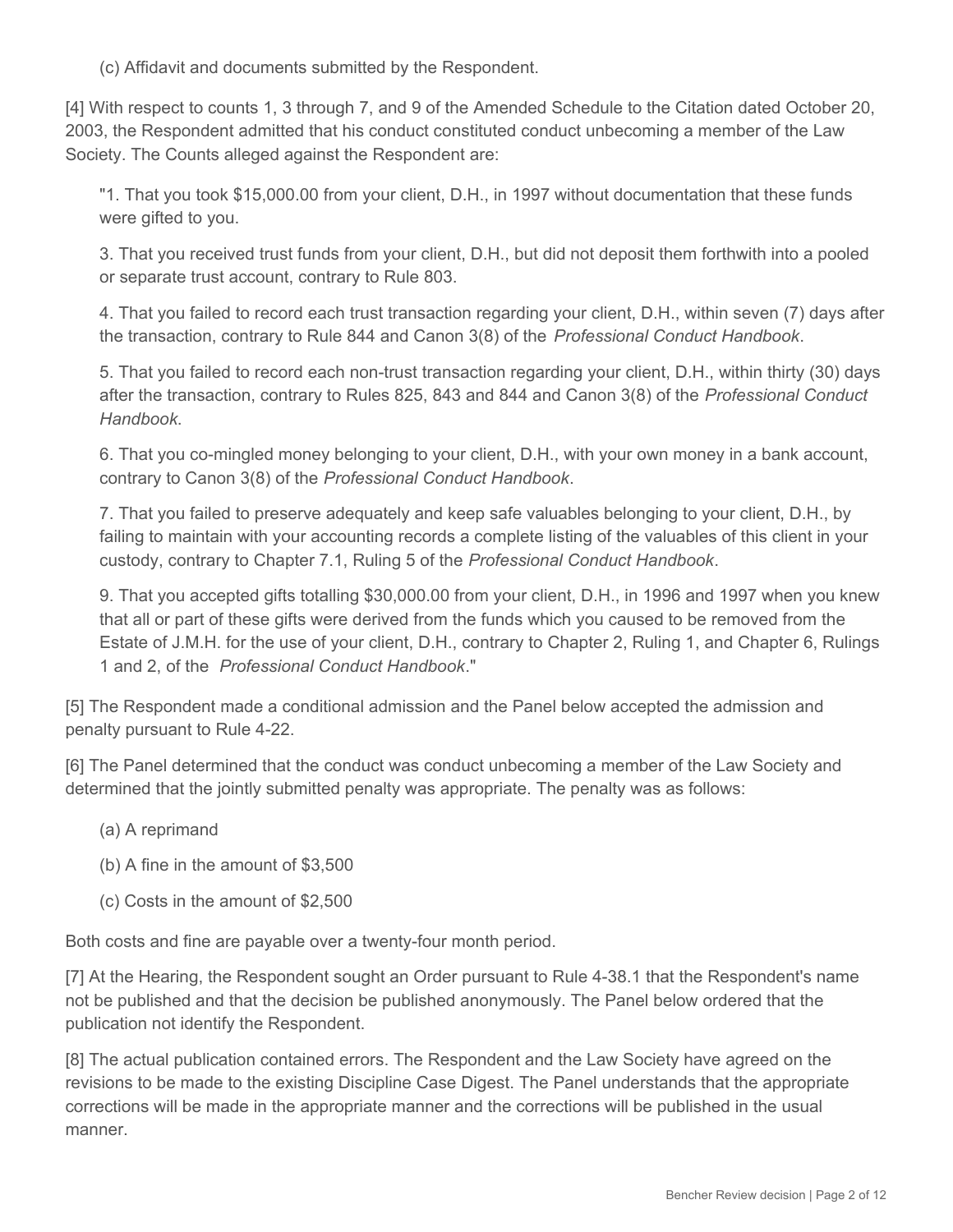[9] The Panel considered, in detail, the application by the Respondent that the publication of the Panel's decision not identify the Respondent. The application was opposed by the Law Society.

[10] Rule 4-38.1(3) provides as follows:

(3) The panel may order that publication not identify the Respondent if:

(a) the panel has imposed a penalty that does not include a suspension or disbarment; and

(b) publication will cause grievous harm to the respondent or another identifiable individual that outweighs the interest of the public and the Society in full publication.

[11] Rule 4-38.1(3) was amended in March of 2004 and has been the subject matter of an extensive review: *The Law Society of British Columbia* v. *Kevin Patrick Doyle,* (2005) LSBC 24, July 24, 2005.

[12] *Doyle, supra* , said the following with respect to Rule 4-38.1(3):

"25. In analyzing whether the member is entitled to an order that his name not be identified the correct analysis required to be undertaken by the Panel is the following:

(a) Firstly, the member must not be subject to a suspension or a disbarment. In other words, by necessary implication, the impugned behaviour must not be so serious as to have attracted penalties from the draconian end of the spectrum.

(b) Secondly, the Panel must analyze what harm the member says he or another identifiable individual may suffer if his name were to be published. The harm must be so severe as to be characterized as grievous harm.

(c) If the harm if found not to be grievous, that ends the matter.

(d) If the harm in publishing the name is found to be grievous, only then does the Panel move on to weigh that grievous harm in publishing the name against the public interest and the Law Society's interest. Only if the grievous harm outweighs those two interests should the Panel exercise its discretion to grant an order directing that the member's name not be disclosed."

[13] The first issue under review was whether or not the Panel concluded grievous harm would occur if the Respondent's name was identified. Grievous harm was described in *Doyle, supra,* as follows:

"26. What is grievous harm and when can it occur? This review Panel finds that grievous harm can only occur in rare and exceptional circumstances, taking it out of the ordinary, or beyond what one would reasonably expect in the circumstances. The focus is on the member's personal circumstances. In order to be grievous, the harm must be exceptional, unusual, onerous, and injurious to a member, and cause a member to experience catastrophic loss both personally and professionally. The harm must involve significantly more than damage to the member's reputation or embarrassment than would normally be expected to flow from being found guilty of professional wrongdoing."

[14] During this Review, counsel for the Law Society submitted that the Hearing Panel erred on this issue as follows:

(a) It applied the wrong test in determining the issue of whether the "publication will cause grievous harm to the Respondent" as required by Rule 4-38.1(3)(b). Specifically, it erred by applying a test of whether there is a "possibility" of grievous harm (paragraph 16) and whether a reasonable member of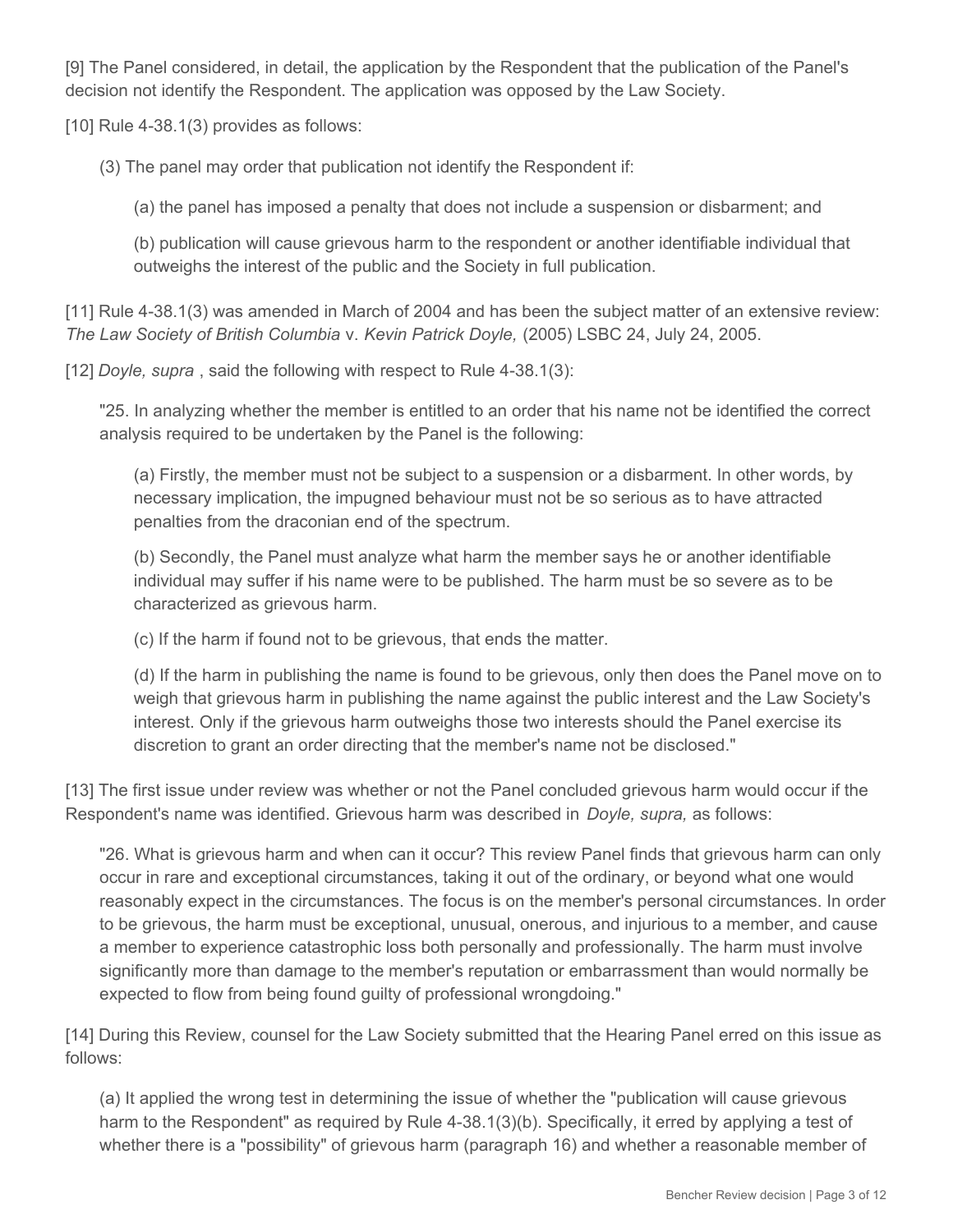the public would decide that publication "*could*" cause grievous harm (paragraph 24);

(b) It found that the Respondent would suffer the "*possible* loss of a major client" and that this was sufficient to establish "likely grievous harm" (paragraph 23), when on the evidence the Respondent's concern over losing the client is speculative.

[15] The scope of review applicable under Section 47 of the *Legal Profession Act* is broad. The test to be applied by the Benchers on Review is "correctness" . The evidence before the hearing panel was in the form of Affidavit evidence. The findings of fact of the Hearing Panel were not findings made on *viva voce* evidence though some of the findings appear to be based on statements of counsel at the initial hearing. As a result, this Panel is in the same position as the Hearing Panel, to weigh and consider the evidence, without the need for deference to the finding of facts.

[16] This Review Panel finds that grievous harm, as interpreted in *Re: Doyle (supra)*, would occur if the Respondent's name was publicized. The Panel reaches that decision on the basis of its review of the Affidavit of the Respondent and the other findings of fact set out in the decision under review.

[17] The Respondent is 67 years of age, having practiced law in British Columbia for 41 years with no history of discipline, with the exception of the decision under review. He is the sole source of support for his wife. They are not wealthy and maintain a mortgage and other expenses. In addition, his wife suffers multiple sclerosis and requires extra medication paid for by the Respondent for eight months a year. His principal, and essentially only client, is the [client], at a fixed retainer of \$90,000 per year.

[18] On the evidence contained in the Affidavit and in the decision under review, the Panel concludes, on a balance of probability, and despite the fact that the breaches giving rise to the finding of "conduct unbecoming" occurred approximately eight years ago, the publication of the Respondent's name would create significant risk of the loss of this client.

[19] The Review Panel is of the view that it would not be possible to provide more cogent evidence of the risk associated with respect to the potential loss of a client than that provided by the Respondent. For example, it does not appear reasonable to expect to obtain an Affidavit from a public body or other evidence to the effect that upon the publication of the Respondent's name, it would terminate the solicitor/client relationship.

[20] The Respondent has been involved in public life and worked with public bodies for a major portion of his professional career and is in a position to appropriately inform this Panel of the risks associated with publication.

[21] The next issue, having found that the harm is grievous, is to weigh the grievous harm of publishing the name against the public's and the Law Society's interests.

[22] This Panel has concluded that the grievous harm outweighs these two interests for the reasons that follow.

[23] The activity which gave rise to the finding of conduct unbecoming occurred in 1997, some eight years ago. The Panel below describe the circumstances as follows:

"21. Before the offence occurred, the Respondent's Law Society record was unblemished. The Panel concludes that the Respondent offered, with integrity, to the public, legal services that were honourable and competent. He contributed to his community and was Mayor of a small urban community at age 28. The Respondent met Dr. H as a colleague of the local Hospital Board. Over time the friendship of this meeting extended to the spouses and, as couples, their friendship and trust developed from the 1970's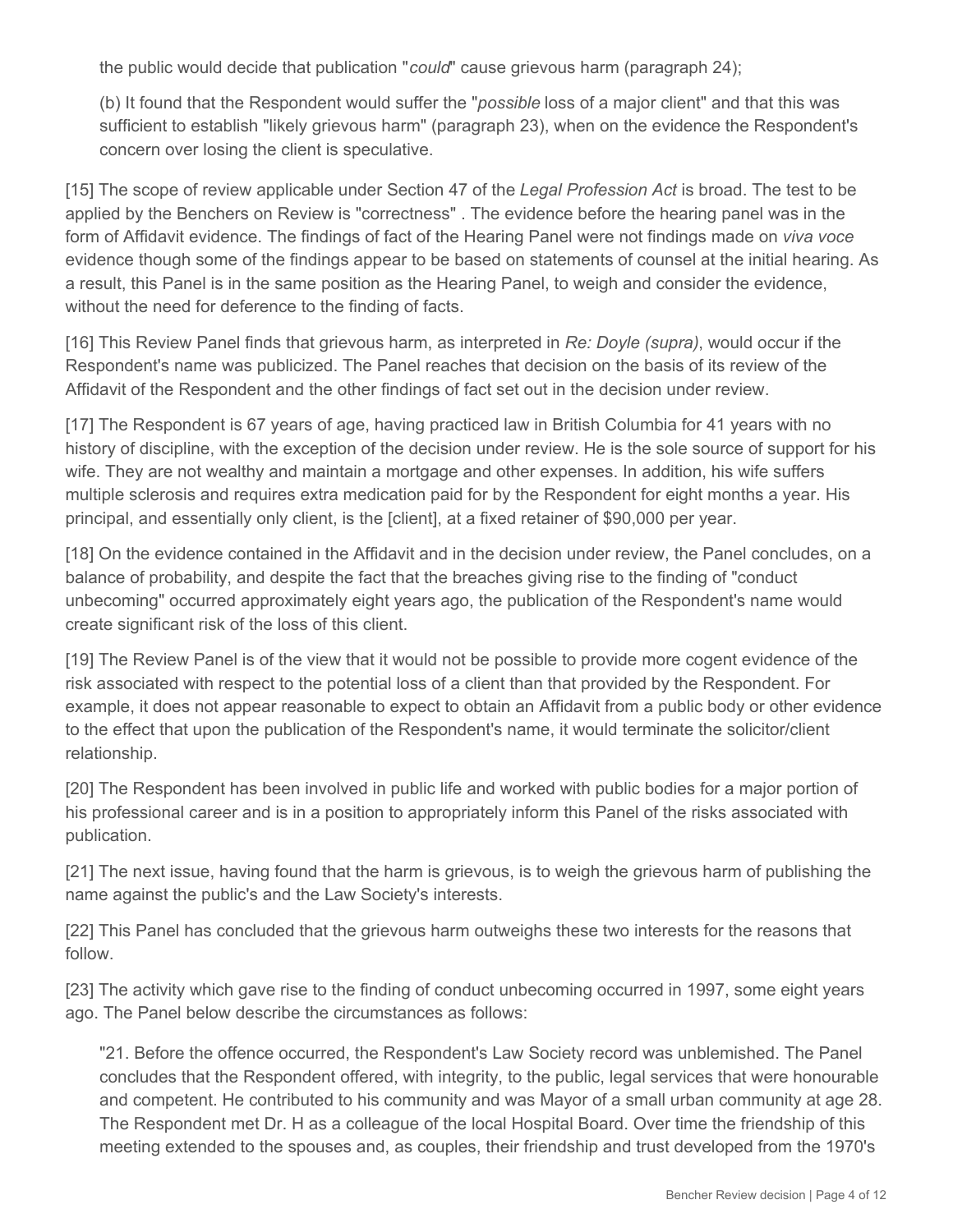onward. It was only natural that Dr. H appoint the Respondent executor with the particular task of administering the life estate for Mrs. H. This description establishes the height from which a fall from grace could occur if this Non-Identity application were not successful.

22. The offence itself is set in the context of this friendship. The offence was a one time occurrence of Accounting Rules which did not in any manner benefit the Respondent. The Respondent's client was never at risk and nor was the public. All funds were accounted for. Throughout the Law Society's investigation the Respondent remained cooperative, helpful and open. The Law Society, for no adverse reason to the Respondent, took eight years to bring this matter to a hearing. During the eight year period, this 67 year old Respondent continued providing with integrity, the same honourable and competent legal services. The Respondent's 41 year practice has now developed to a point where he enjoys the retainer of one significant client for most of his fees.

23. The Respondent contritely admitted his wrong doing, was accordingly humbled and is obviously the wiser. If this Non-Identity Application is unsuccessful, then likely grievous harm, being loss of reputation, especially the possible loss of a major client, is certainly not a deserving ending to the Respondent's respected legal career."

[24] During the course of the hearing, counsel for the Respondent committed to provide the Respondent's principal client, the [client], with copies of the decision below and this decision. Subsequent to the Review, we were advised that, in fact, the [client] had already received a copy of the decision under review.

[25] In *Re: Doyle* the panel stated as follows:

"42. A fair, large and liberal construction of Section 3 of the *Legal Profession Act* and Rule 4-38 and 4-38.1 instructs the Benchers that it is not in individual lawyers'interests or lawyers'interests as a group that ought to serve as the focus of any inquiry regarding non-identification. It is a question of how lawyers fit in to the larger public society. The discipline activities of the Law Society of British Columbia and the results of its hearings, where adverse to members, are of large interest and instruction and even occasional notoriety. Nonetheless justice must be done and equally importantly, must be seen to be done. This can best occur only with publication of disciplined lawyers'names."

[26] This Panel agrees with that statement. However, the circumstances which resulted in Mr. Doyle's name being publicized differs significantly from these circumstances. In *Doyle*, the Panel summarized its view with respect to the facts which gave rise to the need to publicize as follows:

"… the Respondent appropriated to himself client monies remitted for the purpose of satisfying PST/GST obligations to the government over a twelve year period. This misconduct involved the misuse of public funds which is something of public interest in the broad sense."

[27] That offence was an ongoing offence over a twelve year period. In contrast, the Respondent engaged in some accounting breaches flowing from his close relationship with his client, some eight years ago. There cannot, in this Panel's view, be an ongoing public need to know the name of the Respondent, given the nature of the offence, the passage of time and the commitment to provide copies of the decisions to the main client of the Respondent. In addition, the public will know that a member was sanctioned for the accounting errors some eight years ago but that subsequently the Respondent has continued to practice in an exemplary way.

[28] In the view of this Panel, an eight year period between the offence and the decision, with exemplary practice during that period, is another cogent reason not to publicize the Respondent's name.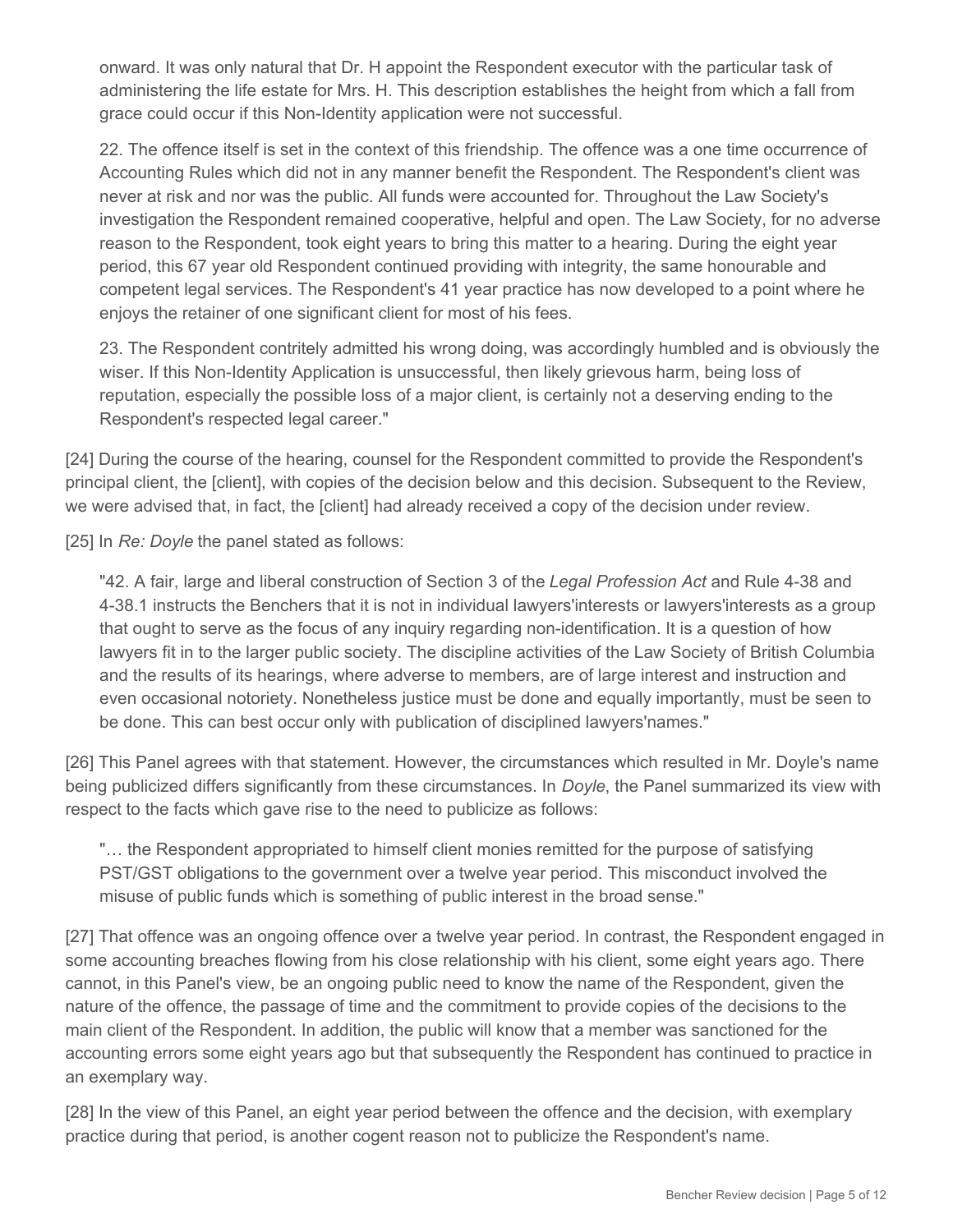[29] Costs follow the event.

## **Concurring decision of Gregory Rideout**

[30] I agree with the majority in relation to the disposition of this Review.

[31] In particular I agree with the majority of this Panel that an approximate eight year delay between the initial complaint until the discipline decision that was issued on the 4th day of April, 2005, is unreasonable and unjustified.

[32] I commence with the proposition that it is in both the public interest and in the interest of a member that complaints and any subsequent disciplinary action be dealt with expeditiously. Where there is a prima facie unreasonable or undue delay in that process such can result in unfairness. Indeed, while each case will turn on its own individual facts, there may be instances where delay becomes so oppressive as to otherwise engender an abuse of process.

# **Chronology**

[33] I have reviewed with care the Affidavit of the Respondent sworn the 2nd day of March, 2005, which forms part of the Record of proceedings and which was filed in accordance with the Rules of the Law Society. Attached as an Exhibit to the Affidavit is a chronology which reveals that the Respondent was first contacted by the Law Society in relation to the complaint resulting in the issuance of a citation by correspondence dated the 15th day of April, 1997.

[34] As a result of the initiating correspondence the Respondent prepared a comprehensive response of some approximate 16 pages with 9 documents attached which package was forwarded to the Law Society on the 4th day of June, 1997. There was further correspondence between the Law Society and the Respondent over the next two months concluding with the Respondent providing a further 11 page response with documents attached which was forwarded to the Law Society on the 18th day of August, 1997.

[35] Thereafter, there was no further action apparently taken in relation to this matter until May of 2000, when an investigator with the Law Society attended at the office of the Respondent and performed a comprehensive analysis of office files. The materials reveal that the Respondent was fully co-operative with respect to this analysis.

[36] Upon conclusion of the analysis the Law Society did provide a copy of the investigator's report to the Respondent in July of 2000, and, at that time, advised the Respondent that a new staff member had taken over conduct of this file.

[37] In or about the same time frame the Respondent retained the services of counsel, Dennis Murray, Q.C. There appears to have been communications between counsel for the Respondent and the Law Society wherein it was proposed by counsel for the Respondent that he attend in Vancouver to see what could be done to move the investigation forward.

[38] In October of 2000, counsel for the Respondent indeed attended at Vancouver and met with the new staff member assigned to the investigation and that at that time there appeared to be no further request for information raised in the initial complaint in April of 1997.

[39] In May of 2001, the Respondent attended the Law Society offices in Vancouver upon the request of the staff member assigned to the file to discuss related files and, again, there does not appear to be any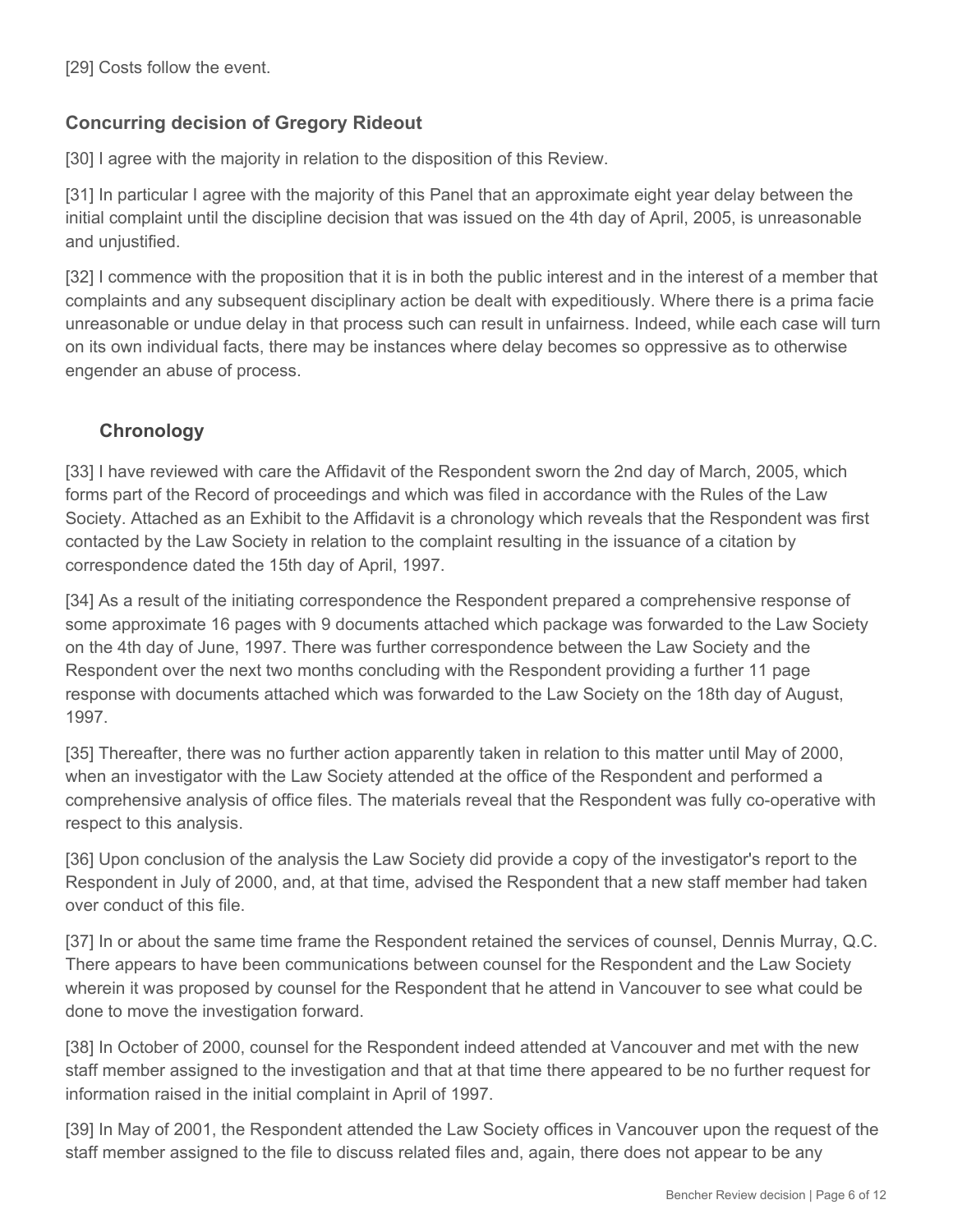discussion as to the original complaint.

[40] In July of 2001, the Respondent again attended at Vancouver upon the request of the staff member assigned to the file to discuss various files that were referenced in the report of the Law Society in July of 2000. Apparently there was no further discussion of the original complaint.

[41] In October of 2001 either the Respondent or counsel on his behalf were apparently advised that a third staff member had now assumed conduct of the investigation.

[42] In early December of 2001, the Respondent wrote to the staff member now assigned to his file in relation to a status inquiry respecting the original complaint. The Law Society responded by correspondence in late December of 2001, advising the Respondent that he would receive a response in or about the middle of January of 2002.

[43] Thereafter, nothing appears to have been done in relation to the original complaint until early July of 2003, when the Law Society forwarded correspondence to the Respondent, advising him that, again, another new staff member had now been assigned to his file and that the original complaint generated in April of 1997 would be referred to the Discipline Committee for a review to determine if a citation should issue.

[44] In September of 2003, the Law Society forwarded correspondence to the Respondent and advised that a citation in relation to the original complaint would be forthcoming. By citation issued on the 20th day of October, 2003, the Respondent was put on notice that a Hearing Panel of the Law Society would be constituted to inquire into his conduct in relation to the original complaint.

[45] The first hearing date was set for February of 2004, but could not proceed on that date as a result of lack of disclosure requested by counsel for the Respondent. Thereafter, as a result of various calendar conflicts and disclosure issues, the hearing was not re-scheduled until the fall of 2004. Through that same time-frame there were ongoing discussions between counsel for the Law Society and counsel for the Respondent as a result of which there was agreement with respect to a conditional admission which proposed conditional admission was accepted by the Discipline Committee in early February, 2005 and the matter remitted to a Hearing Panel which hearing took place in March, 2005.

[46] The chronology establishes that from the time of complaint to issuance of the citation that some 78 months or 6½ years had transpired and that from the date of issuance of the Citation to a hearing date that a further 17 months had transpired for a total timeframe from complaint to hearing of 95 months or one month short of 8 years.

#### **Discussion**

[47]I find that throughout the time-frame from initial complaint until hearing that the Respondent was entirely co-operative with requests made by the Law Society and that at no time did the Respondent waive the time delay. Indeed, I find that the delay in this case does fall squarely at the feet of the Law Society.

[48] It is my view of the chronology that there are indeed some exceptional time delay gaps which, when raised at the hearing of this Review, were described by counsel for the Law Society as a "black hole" .

[49] In particular, I note that from August 18, 1997, until May of 2000, some 33 months pass in which there appears to be no action taken by the Law Society or, at least, none that was presented to the Benchers sitting on this Review. I also note that from December of 2001 until early July of 2003 that a further approximate 18½ months transpires in which apparently nothing was being done in relation to the complaint.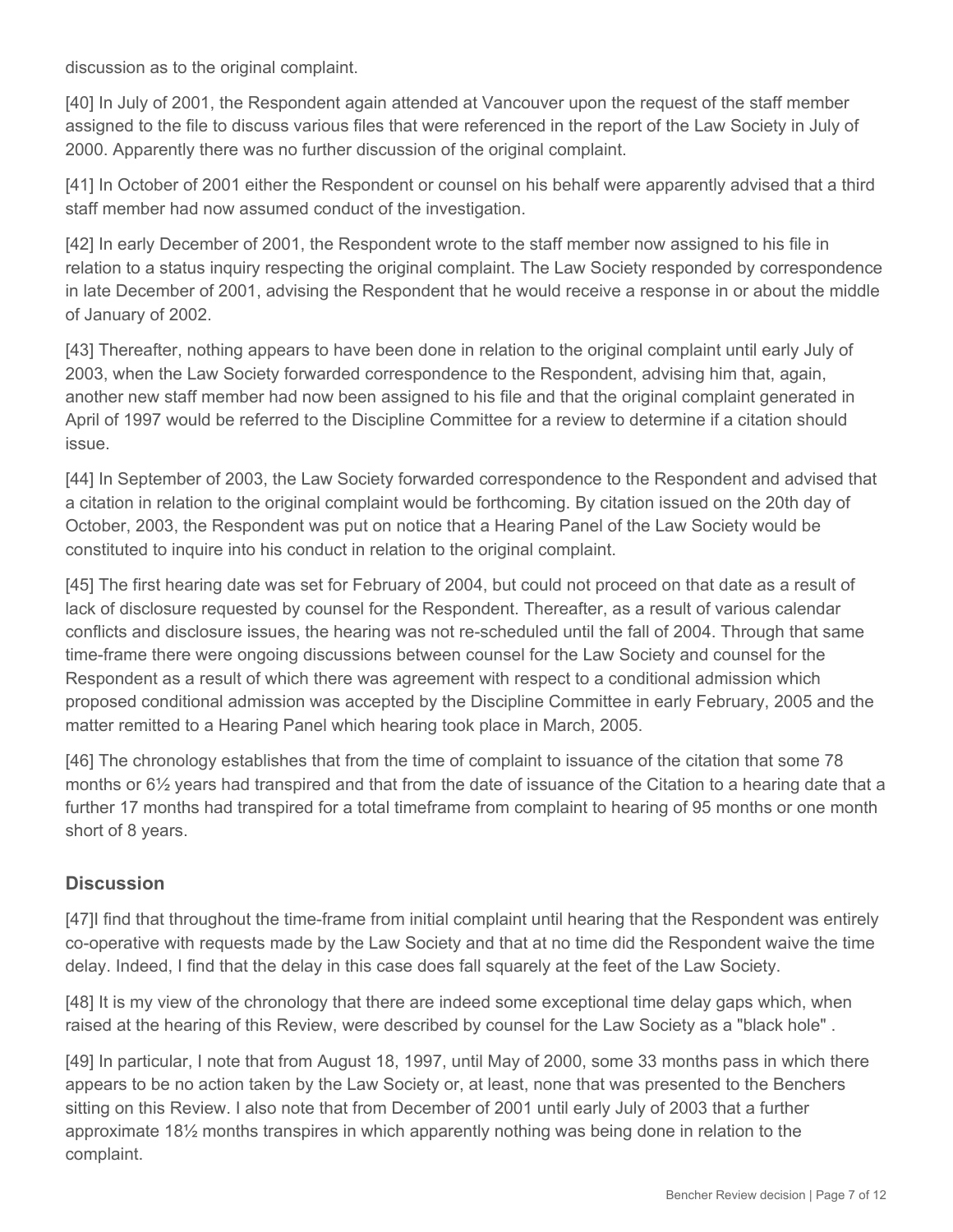[50] The facts relating to the complaint were, at the end of the day, not particularly complex and do not, in my opinion, justify the approximate 6½ years pre-citation delay. Clearly the Law Society had sufficient institutional resources to have brought this matter to the citation stage in a much more expeditious timeframe. It is my opinion that the Benchers must not be seen to encourage or to condone through inaction the investigatory arm of the Law Society having the luxury of setting their own time schedule without giving due consideration to any prejudice which may occur to a member. Equally it is paramount to the public interest that the investigation of complaints be conducted with expedition.

[51] In the unchallenged Affidavit evidence of the Respondent he clearly identifies that the delay has had a significant and substantial impact on his professional and personal life.

[52] I find that in this case the delay of 6½ years prior to the issuance of the citation coupled with the delay of one year and five months post-citation to hearing does establish an inference of prejudice per se to the Respondent.

[53] As I noted earlier, the citation was issued on the 20th day of October, 2003. At the time of issuance notice of disciplinary action to the profession was regulated by Rule 4-38 which provides as follows:

(1) The Executive Director must publish and circulate to the profession a summary of the circumstances and of any decision, reasons and action taken:

(a) at the conclusion of a hearing on a citation,

(b) at the conclusion of a hearing before the Benchers under section 47 of the Act,

(c) at the conclusion of an appeal to the Court of Appeal under section 48 of the Act,

(d) when a respondent is suspended until the conclusion of a hearing of a citation under Rule 4-17(1),

(e) when a lawyer or former lawyer is suspended or disbarred under Rule 4-40, or

(f) when an admission is accepted under Rule 4-21 or 4-22.

(2) As exceptions to subrule (1),

(a) the Benchers may, in their discretion, determine not to publish a summary of the case,

(b) the Benchers or the panel may order that the summary not identify the respondent, only if none of professional

misconduct, misappropriation or wrongful conversion of funds, or incompetence was involved, and

(c) the summary must not identify the respondent if the citation was dismissed, unless the respondent consents in writing.

(3) A panel that orders that a respondent's identity not be disclosed under subrule (2)(b) must state in writing the specific reasons for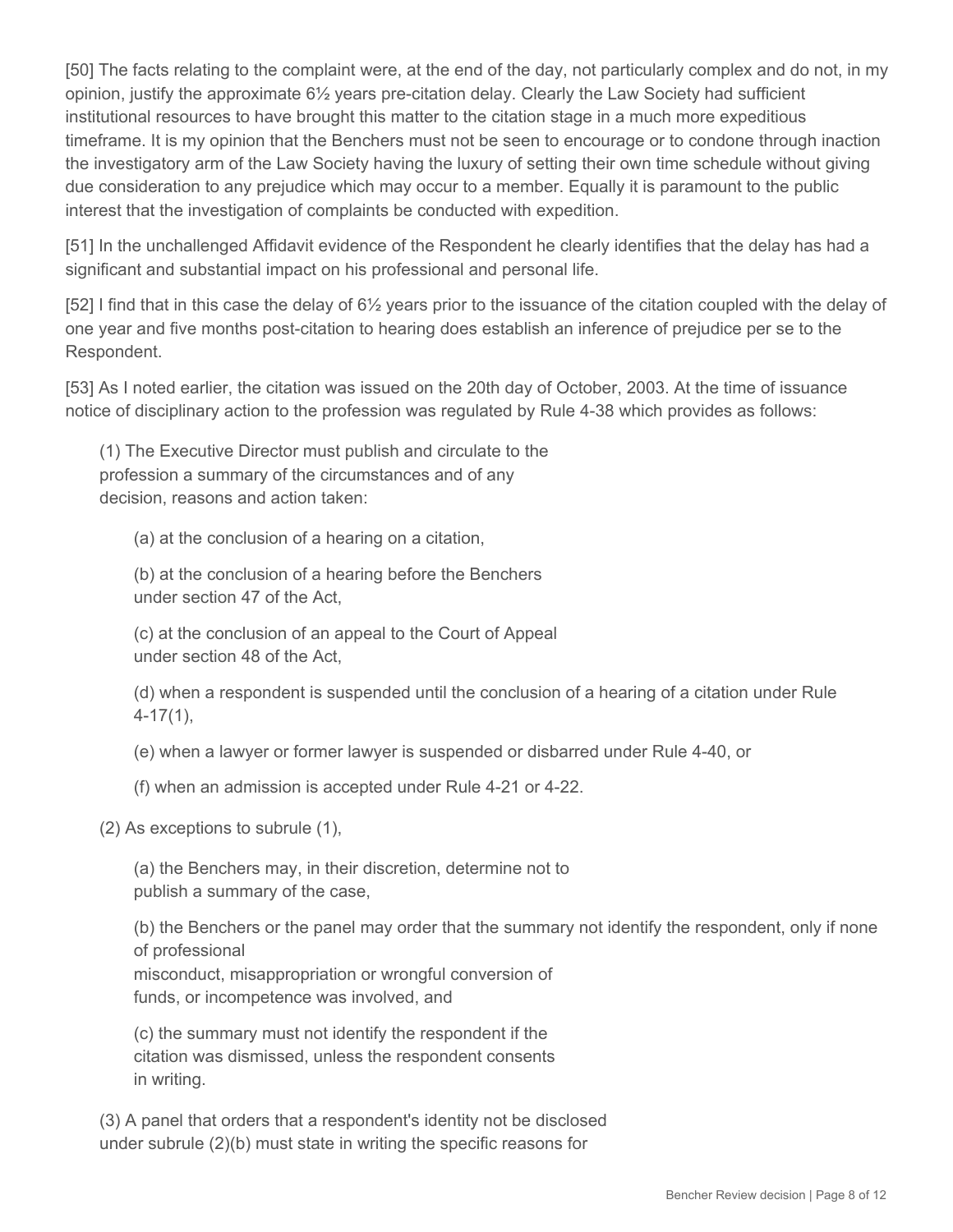that decision.

[54] In March of 2004, Rule 4-38 was amended to remove the exceptions to non-publication and Rule 4-38.1(3) was enacted which provides as follows:

(3) The panel may order that publication not identify the respondent if

(a) the panel has imposed a penalty that does not include a suspension or disbarment, and

(b) publication will cause grievous harm to the respondent or another identifiable individual that outweighs the interest of the public and the Society in full publication.

[55] It is clear that Rule 4-38.1(3) has substantially raised the bar in situations where a member is seeking an order for anonymous publication of his or her name.

[56] I agree with the concern raised by Lay Bencher Patrick Kelly at this hearing that the inordinate pre-citation and post-citation delay has had a negative consequential impact on the Respondent as he now faces a new standard for anonymous publication which standard was not in place at the time of the issuance of the citation.

[57] In the decision of *NLK Consultants Inc. v. British Columbia (Human Rights Commission)*, [1999] B.C.J. 380 the Petitioner sought a stay of Human Rights Proceedings based in large measure on the delay where a complaint was made to the Human Rights Commission in 1993 and a Notice of Hearing was not issued until March, 1998. While the case is one of Judicial Review of an Administrative process the principles which flow from the decision would, in my opinion, apply to the Law Society disciplinary process.

[58] The Court ultimately found in *NLK Consultants Inc.* that there was an unexplained and unreasonable delay of 58 months and that this delay did constitute a breach of natural justice. The Court further found that the unexplained and unreasonable delay did establish the inference of prejudice per se to the Petitioner.

[59] While circumstances surrounding delay issues will vary infinitely on a case by case basis, it should not be difficult to determine what is or is not unreasonable or unjustified delay. In this particular case the unexplained and unreasonable delay has been established resulting in an aura of oppression.

### **Conclusion**

[60] For these reasons coupled with the reasons of the majority, it is my view that it is both in the public interest and in the interest of the Respondent that the finding of the Hearing Panel issued on the 4th day of April, 2005, declining publication of the Respondent's name was correct and that same be upheld.

### **Dissent/Minority Decision of Bruce LeRose**

[61] The scope of review applicable in Section 47 of the *Legal Profession Act* is a broad power of review with discretion to substitute the Review Panel's own decision for that of the Hearing Panel below. [*Hordal* , [2004] L.S.B.C. 36] The test to be applied by the Benchers on review is "correctness" . Thus, if the Benchers find that the Panel below was not correct, the Benchers may substitute their own judgment for that of the Hearing Panel. [*Doyle*, (2005) L.S.B.C. 24 at paragraph 11]

[62] The issues for this Review Panel to decide are as follows: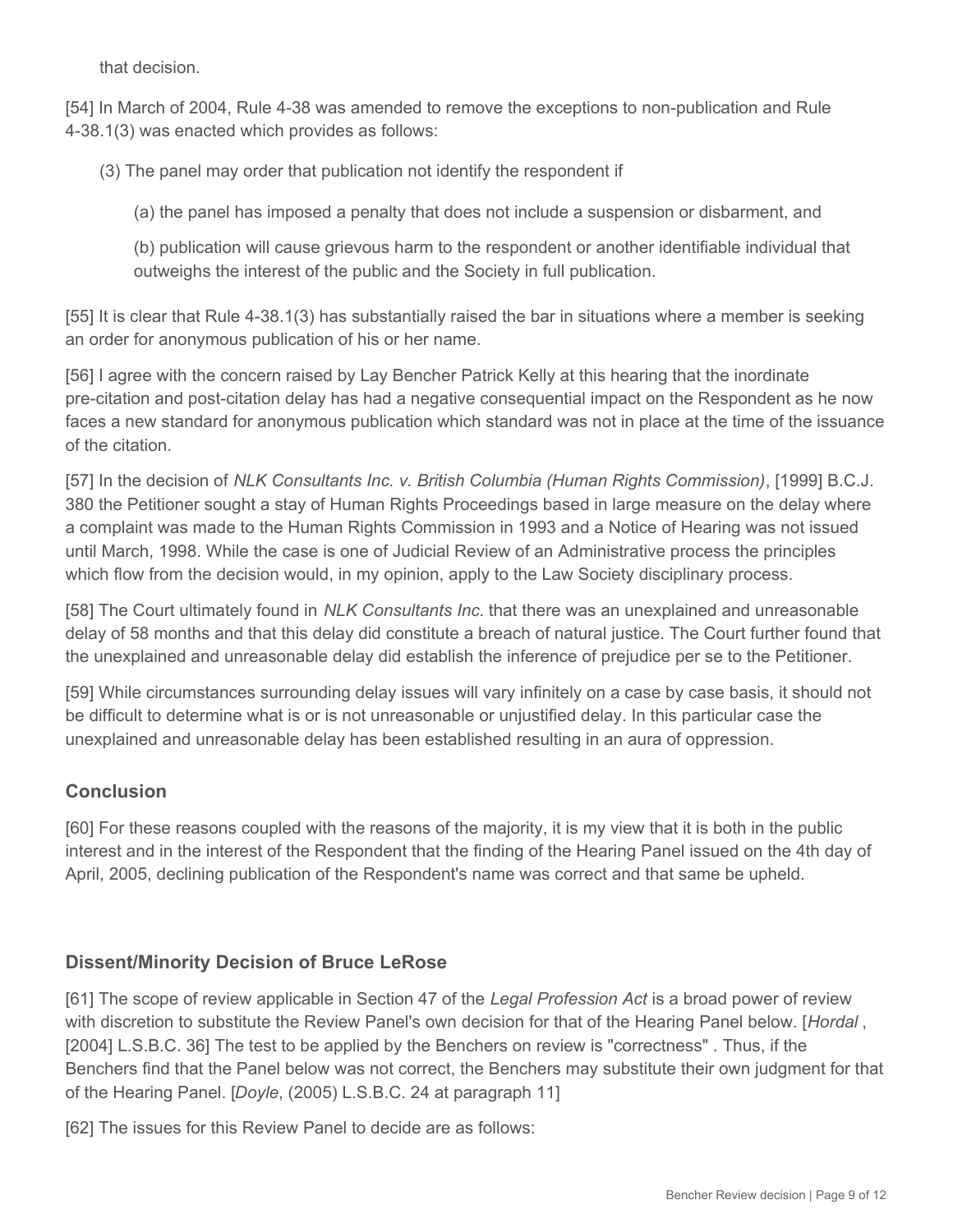1. Was the Hearing Panel correct in finding that the Respondent will suffer grievous harm if his name is published in the summary of this discipline case, and

2. If the Hearing Panel was correct in finding that publication of the Respondent's name would cause grievous harm to the Respondent, then was the Hearing Panel also correct in finding that such grievous harm caused by publication of the Respondent's name outweighs the interests of the public to know his name and the interests of the Law Society to publish his name?

[63] In order to deal with the first issue, an assessment of the evidence must be made to determine whether the Respondent has met the necessary threshold of proof to establish grievous harm.

[64] The entire Review Panel in this matter agree that the appropriate test is the civil onus of "a balance of probabilities" . That is to say that based on the evidence heard by the Hearing Panel, it is more likely than not that the Respondent will suffer grievous harm if his name is published in the Hearing Summary.

[65] The evidence relied upon by the Hearing Panel was taken almost exclusively from an Affidavit of the Respondent. No other evidence was tendered in support of the Respondent's application for anonymous publication. In summary, the evidence taken from the Affidavit sets out the following:

a)The Respondent is 67 years of age, having practiced law in British Columbia for 41 years with no history of discipline, with the exception of the decision under review.

b) He is the sole source of support for his wife. They are not wealthy and maintain a mortgage and other expenses. In addition, his wife suffers from multiple sclerosis and requires extra medication paid for by the Respondent for eight months a year.

c) His principal client is the [client] with whom he has a fixed retainer of \$90,000.00 per year. The Respondent has had this contract since 1971.

d) It has taken eight years for the Law Society to deal with this complaint. The complaint arose in 1997, the citation was not issued until October 2003 and the hearing was in March 2005.

e) Throughout the Law Society investigation, the Respondent remained cooperative, helpful and open.

f) During the eight-year period from the time of the complaint in 1997 to the Hearing Panel decision in March of 2005, the Respondent continued providing with integrity, the same honourable and competent legal services to his clients including the [client].

g) The offence was a one-time transgression of accounting rules. Neither the client nor the public were ever at risk.

[66] The Respondent's Affidavit also deposes as a matter of opinion the following [at paragraph 8]:

*"… . The public perception that their lawyer is unprofessional would, in my experience, be a powerful influence on decisions which could ruin me.* "

Further on in the same paragraph, it goes on to say

*"… In this case, I am asking the Law Society to refrain from publication because the potential repercussions to me and my family are so devastating, and eight years has passed during which I have practiced with honour, acknowledged (eight years ago) my shortcomings in this confusing of personal care and friendship with my responsibilities of accounting as a lawyer, and the public has been fine for all that time, not having publicized knowledge of the mistakes I made."*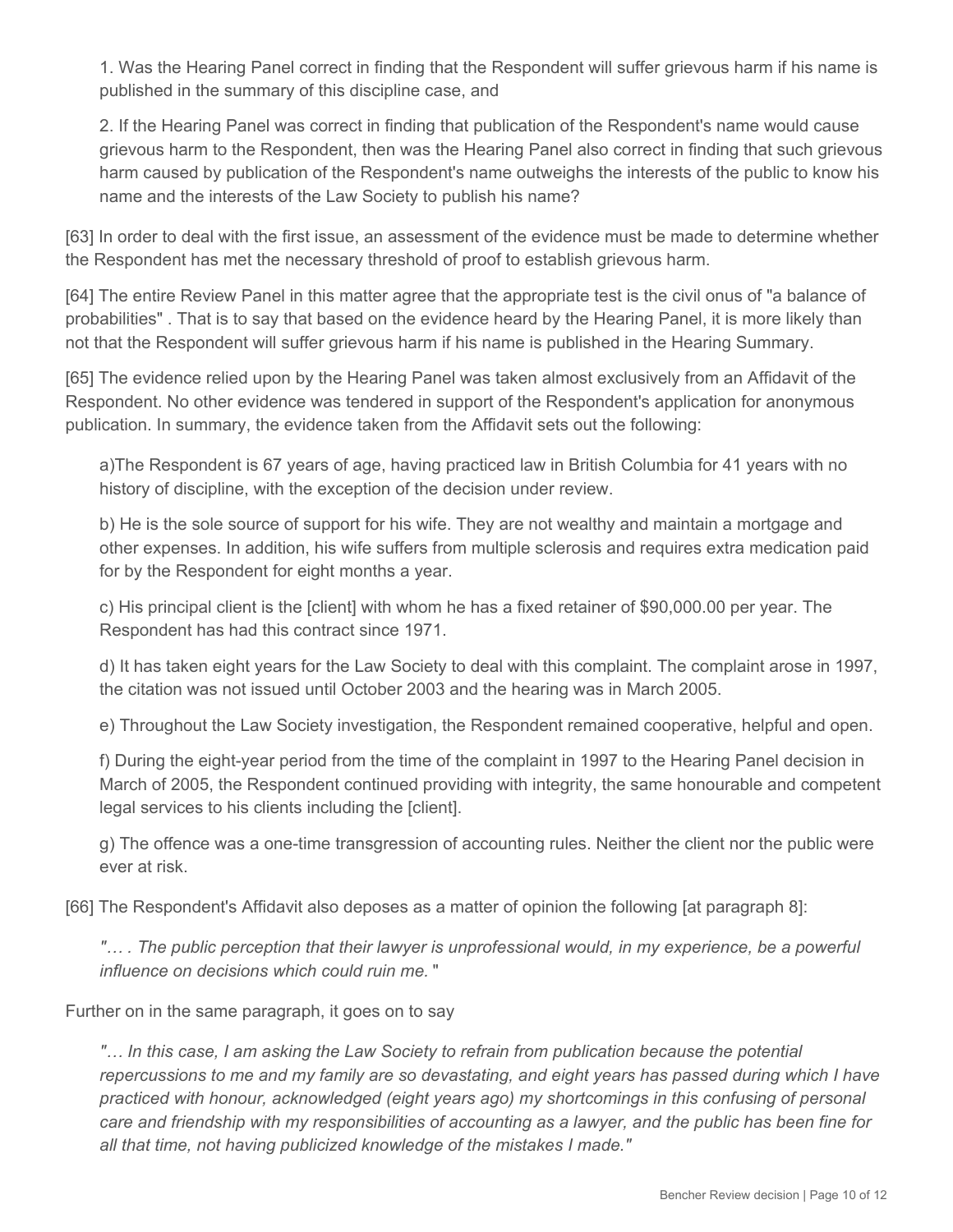[67] The Review Panel also heard from Mr. Murray, the Respondent's Counsel, that the [client] was aware of the citation and the Hearing Panel's decision.

[68] The thrust of the Respondent's argument for anonymous publication is not that the [client] will end its 34-year relationship with the Respondent because of this finding of conduct unbecoming a member, but rather that if his name is published, the public scorn will be such that the [client], a public body, may be compelled by this scorn to end this long standing relationship.

[69] With the greatest of respect to the Hearing Panel and indeed the Respondent, in my view, this evidence falls far short of establishing that it is more likely than not that publication of the Respondent's name will generate any such response from the public which will lead to the demise of the Respondent's retainer with the [client].

[70] The only evidence that the Hearing Panel could seize upon to arrive at its conclusion is the opinion of the Respondent. Although it was clear that the [client] was aware of this matter, there was no evidence from it that the finding of conduct unbecoming a member or the publication of the Respondent's name would impact negatively on its long standing arrangement with the Respondent.

[71] Similarly, there was no corroborating evidence that the [client} would be unduly influenced by public perception if the Respondent's name were published in the summary of this discipline case. The only evidence that the Hearing Panel had before it was really only the Respondent's own speculation.

[72] In coming to this conclusion, I take comfort in the findings of the Hearing Panel at paragraph [27] where it says:

### "*The public interest is not so focused on punishment that it does not have elements of compassion, decency and respect for privacy"*

A reasonable and well informed public that reads a published summary of this discipline case is equally capable of arriving at the conclusion that this is a relatively minor transgression that happened eight years ago and that no further punishment is necessary. To assume otherwise is not only a great disservice to the public but also an attack on the transparency for which the applicable Rule 4-38.1(3) is intended.

[73] The answer to issue (1) then is no, the Hearing Panel was not correct in finding that the Respondent will suffer grievous harm if his name is published in the summary of his discipline case.

[74] *Doyle* , supra, established that: *"… if the harm is found not to be grievous, that ends the matter"* [paragraph 25(c)]. Accordingly, there is no need to answer the question posed in issue (2).

[75] The Respondent's name should be published in the summary of this discipline case. There will be no order as to costs of this Review as counsel for the Law Society has quite rightly taken that position.

# **Dissent/Minority Decision of Gordon Turriff, Q.C.**

[76] I have had the privilege of reading the decision of my colleagues, Dr. Vallance, Mr. Kelly, Mr. Hume, Q.C., Ms. Hickman, Mr. Rideout and Mr. Brun, Q.C., including the separate reasons stated by Mr. Rideout. I have also had the privilege of reading a draft of the decision of my colleague, Mr. LeRose.

[77] I agree with Mr. LeRose that the panel was wrong to have ordered that the publication of the panel's April 4, 2005 decision must not identify the Respondent. I agree with Mr. LeRose that the Respondent has not proved, on a balance of probabilities, that publication will cause him grievous harm.